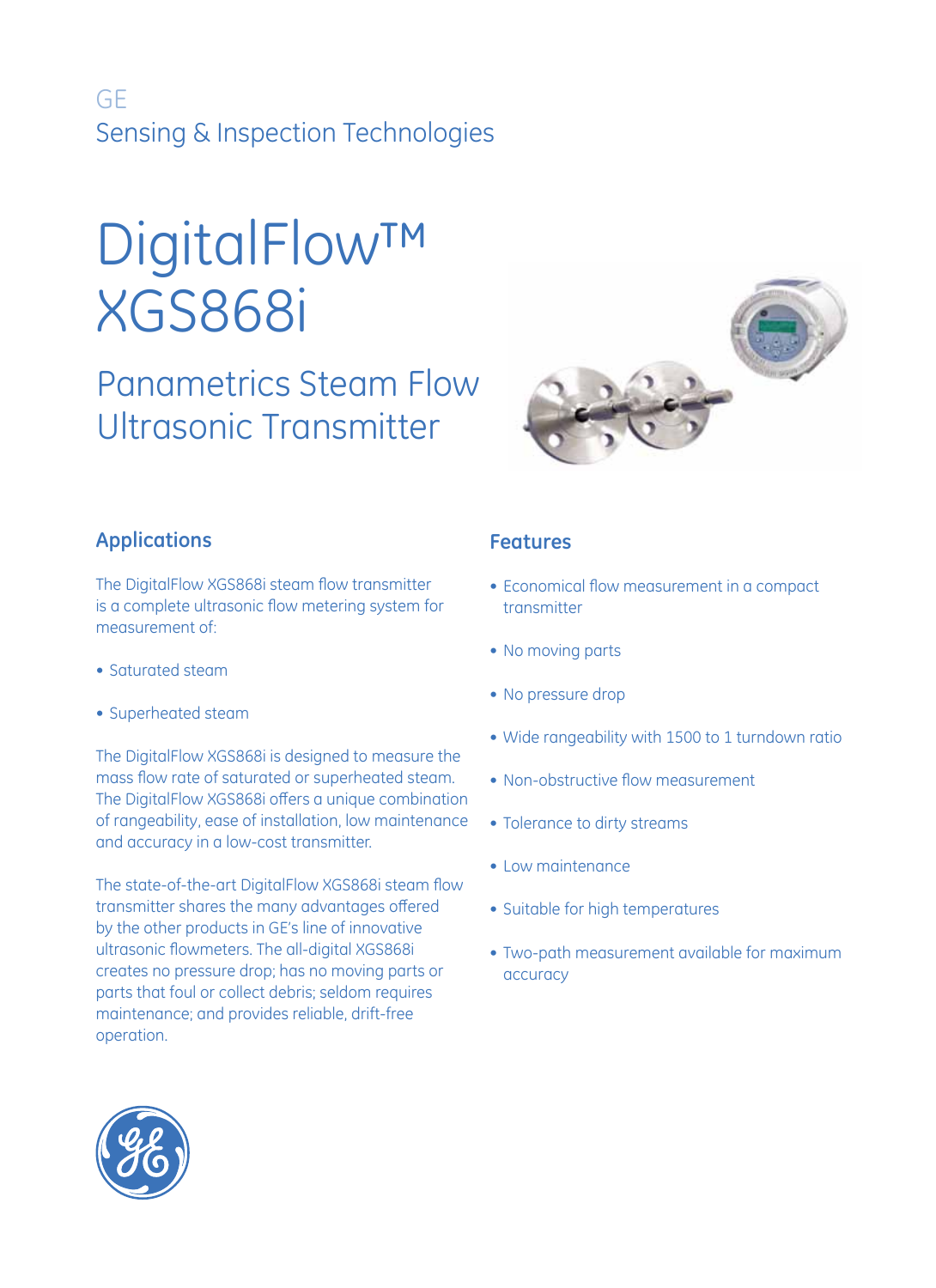# **Compact Housing**

All of the DigitalFlow XGS868i's electronic components are housed in a compact transmitter package that can be installed right at the flow measurement point. This greatly simplifies wiring of the transducers and results in trouble-free operation.

### **Steam Mass Flow Rate**

The measured flow velocity rate, along with the input of temperature and pressure, allow the powerful onboard computer to calculate the steam mass flow rate. The mass flow rate can be displayed locally, or transmitted to a remote system via an analog or digital communications link.

### **Dual-Channel Model**

In addition to the standard single-channel model, an optional two-channel model provides enhanced accuracy when measuring two paths on a single pipe. It can also be used to measure a single path on two different pipes.

# **Low Operational Costs**

Because a DigitalFlow XGS868i installation produces no flow obstruction, the energy-robbing pressure drops and high maintenance requirements characteristic of other flowmeters are eliminated. The special sealed metal transducers supplied with a DigitalFlow XGS868i system are immune to the erosion and stress caused by thermal expansion cycles.

## **Additional Options**

#### **PanaView PC Interface Software**

The DigitalFlow XGS868i communicates with a PC through a serial interface and Windows® operating systems. Consult the manual for details on sites, logs and other operations with a PC.

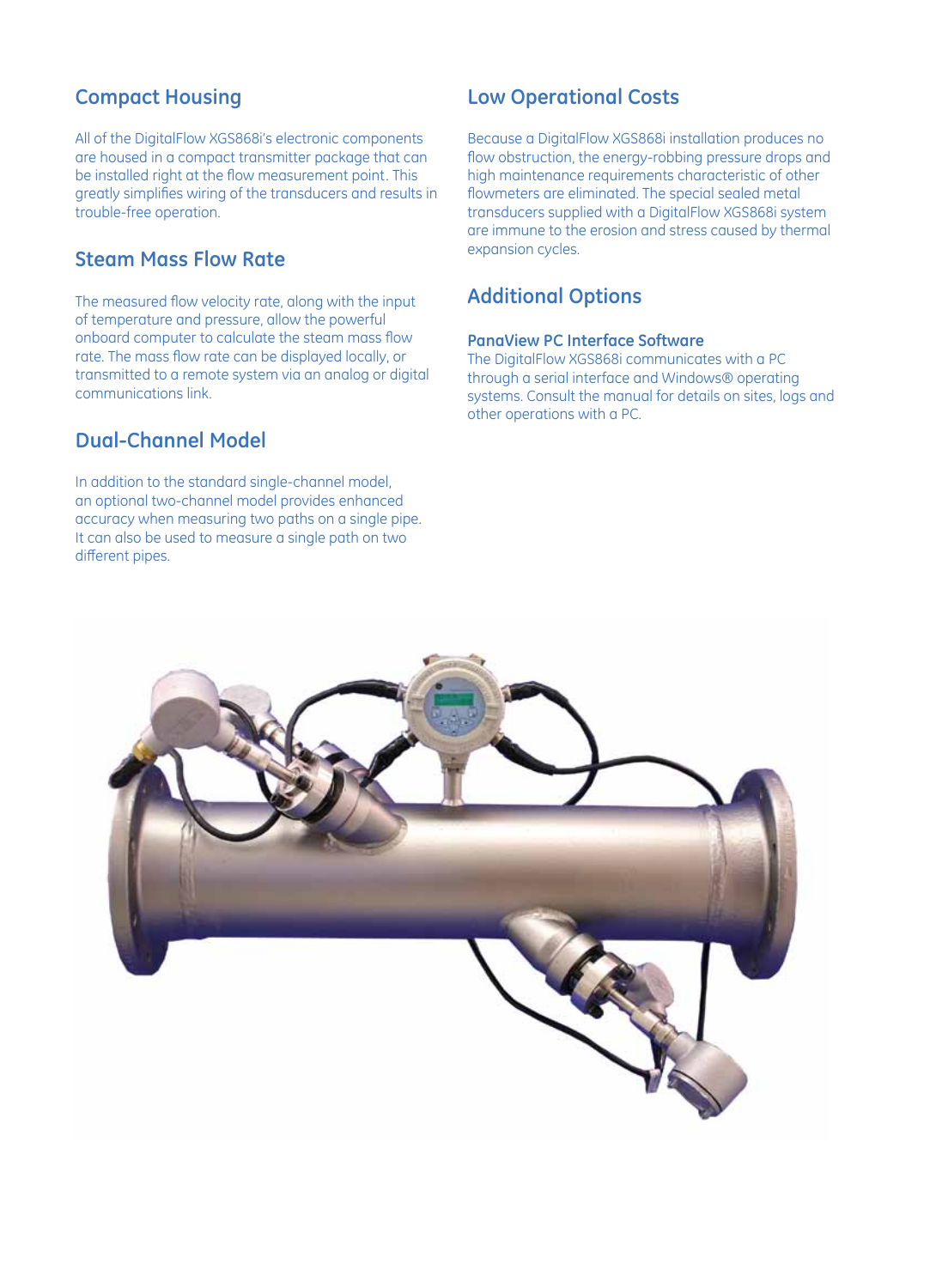# XGS868i Specifications

# **Operation and Performance**

**Fluid Types** Saturated or superheated steam

**Pipe Sizes** 2 in to 48 in (50 mm to 1200 mm) nominal bore (NB)

**Pipe Materials** All metals. Consult GE for other materials.

# **Flow Accuracy (Velocity)**

±1% to 2% of reading typical

*Accuracy depends on pipe size and whether measurement is one-path or two-path. Accuracy to ±0.5% of reading may be achievable with process calibration.*

**Repeatability** ±0.2% to 0.5% of reading

**Range (Bidirectional)** –150 ft/s to 150 ft/s (–46 m/s to 46 m/s)

**Rangeability (Overall)** 1500:1

*Specifications assume a fully developed flow profile (typically 20 diameters upstream and 10 diameters downstream of straight pipe run) and flow velocity greater than 3 ft/s (1 m/s).*

#### **Measurement Parameters**

Mass flow, standard and actual flow, totalized flow, and flow velocity.

# **Electronics**

**Flow Measurement**

Transit time

#### **Enclosures**

- Standard: Epoxy-coated aluminum Type 4X IP66 Class I, Division 1, Groups B,C,D Flameproof ISSeP02ATEX008 II 2 GD EEx d IIC T5 IP66 T95°C
- Optional: Stainless steel

#### **Dimensions (h x d)**

Standard: Size 8.2 in x 6.6 in (208 mm x 168 mm), weight 10 lb (4.5 kg)

#### **Channels**

- Standard: One channel
- Optional: Two channels (for two pipes or two-path averaging)

#### **Display**

Optional: 2 line x 16 character backlit LCD display, configurable to display up to four measurement parameters in sequence

#### **Keypad**

Built-in infrared, six-button keypad for full functionality operation

#### **Power Supplies**

- Standard:100-240 VAC
- Optional: 12 to 28 VDC, ±5%

#### **Power Consumption**

20 W maximum

#### **Operating Temperature**

–40°F to 140°F (–40°C to 60°C)

#### **Storage Temperature**

–67°F to 167°F (–55°C to 75°C)

#### **Standard Inputs/Outputs**

Two 0/4 to 20 mA isolated outputs, 600  $\Omega$  maximum load

#### **Optional Inputs/Outputs**

All analog and digital I/O are available in specific combinations. Consult GE for available option cards.

- Two additional 0/4 to 20 mA isolated outputs, 1,000 S maximum load
- Two 4 to 20 mA isolated inputs, 24 VDC loop power
- Two or four isolated, three-wire RTD (temperature) inputs, -148°F to 662°F (-100°C to 350°C), 100  $\Omega$ platinum
- Two or four pulse or frequency outputs, optically isolated, 3 A maximum, 100 VDC maximum, 1 W maximum, from DC to 10 KHz maximum
- Alarm relays:
	- Two or four Form C relays; 120 VAC, 28 VDC maximum, 5 A maximum; DC 30 W maximum, AC 60 VA maximum